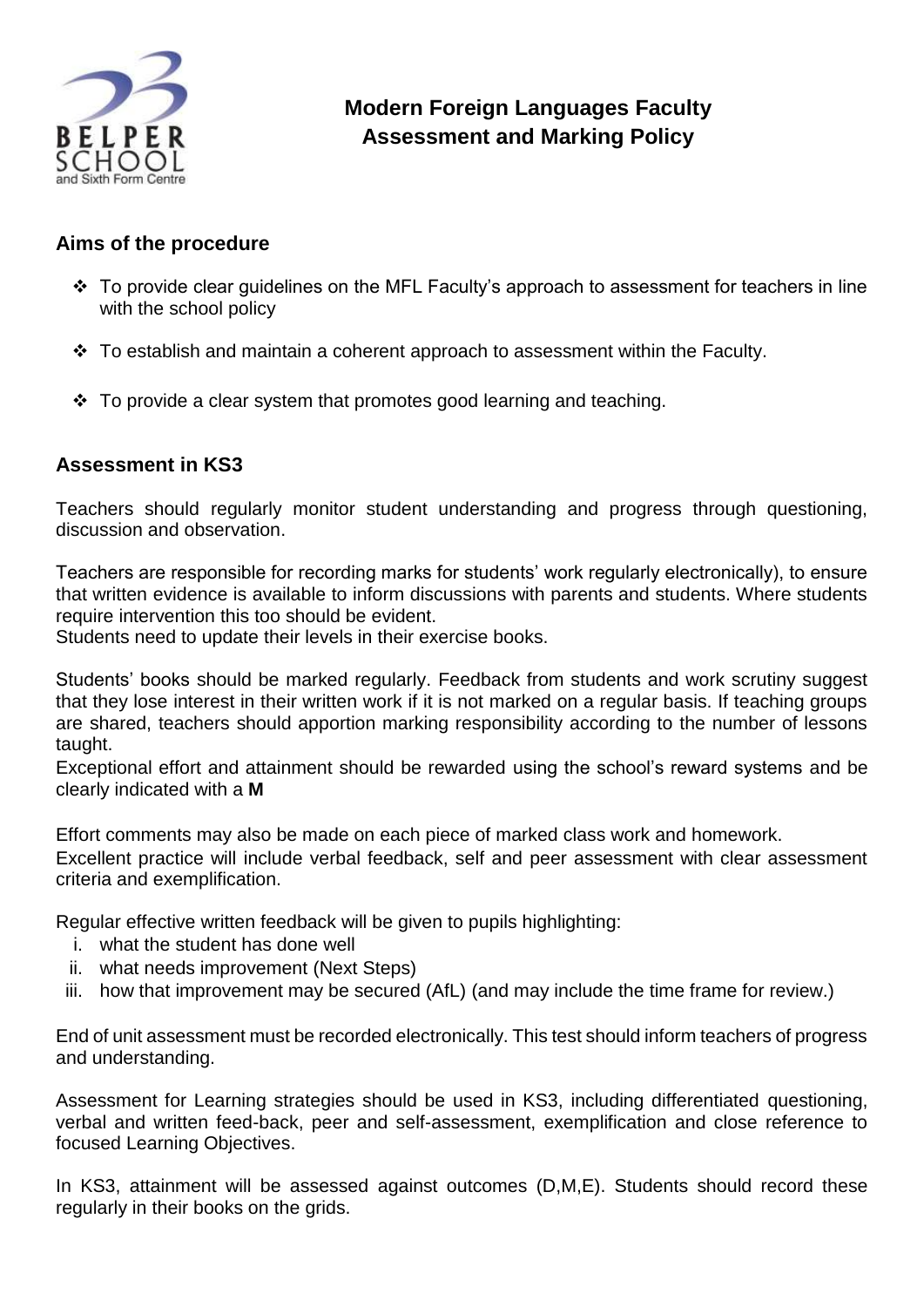

## **Modern Foreign Languages Faculty Assessment and Marking Policy**

Outcomes should be recorded each half-term or at the end of a module of work, to enable teachers to log progress and check against predictive data.

As part of the teaching and learning process, descriptors outcomes should be discussed and examples analysed together so that students are aware of what is required to achieve different levels and what they need to do to improve.

Progress grades are entered into e-portal by teachers twice a year for each student in Key Stage 3, providing Autumn and Summer entries. These need to be transferred on to the tracking folder.

#### **Where do we want to be?**

- When asked during a lesson, students can explain what they are trying to learn and why it will be evident in students' work and around classrooms that assessment focuses are shared and understood by teachers and students, and that student have frequent opportunities to see and judge their progress against them.
- $\div$  Success criteria and learning outcomes for all assessed tasks formal and informal are shared with students so they know what they are aiming for and know when they've got there.
- When receiving feedback, students are given the opportunity to reflect on it, own it and act upon it.
- Learning objectives and learning outcomes are understood and 'owned' by students and the links between them and their progress can be measured within a lesson.

#### **The monitoring of student learning and progress through regular marking of work is part of every MFL teacher's professional responsibility.**